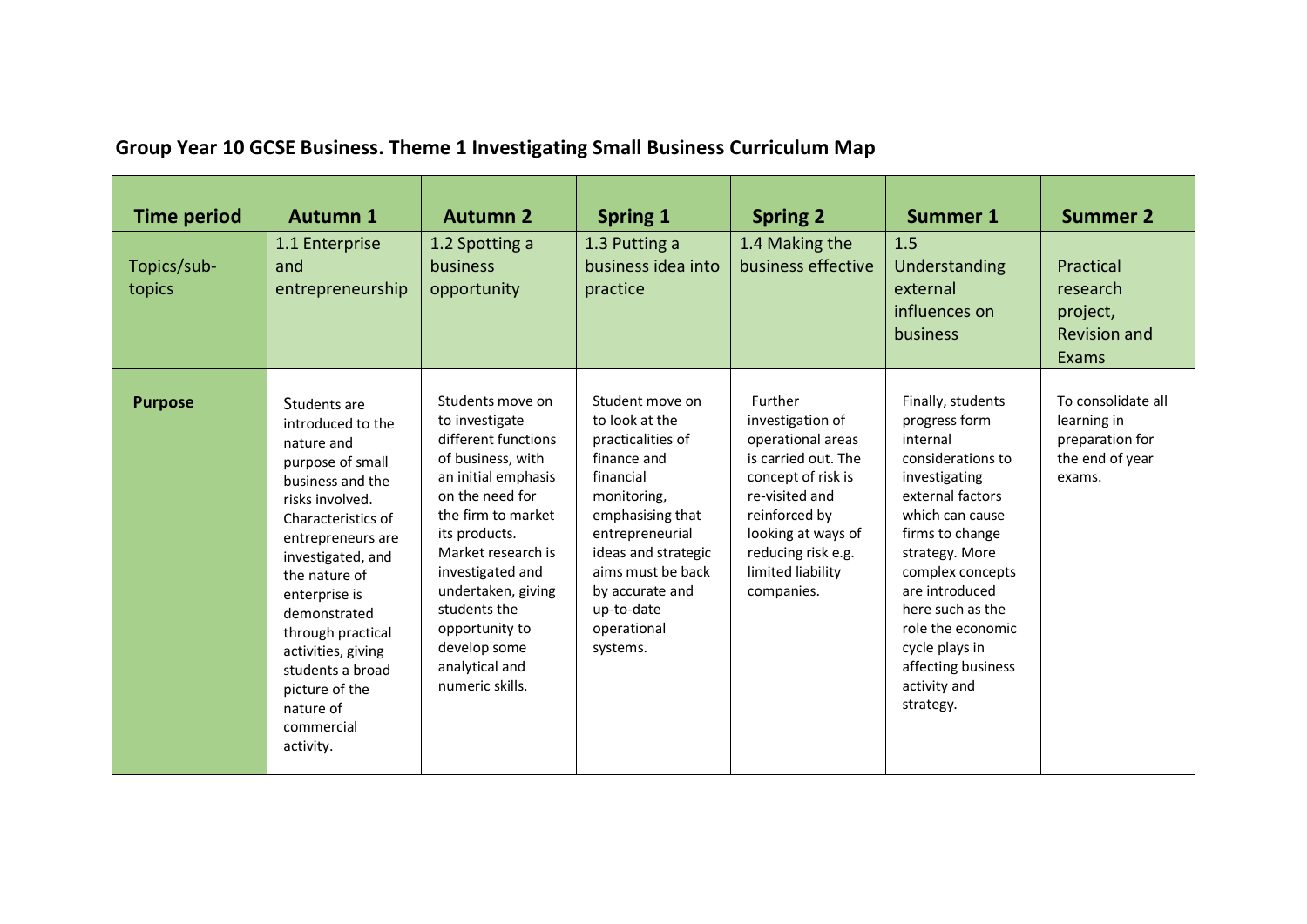| <b>Crucial Learning</b> | a) Why do new         | a) What are the 4      | a) What is the        | a) What is the         | a) What is a           | To revise all content |
|-------------------------|-----------------------|------------------------|-----------------------|------------------------|------------------------|-----------------------|
| <b>Content</b>          | business ideas come   | customer needs?        | difference between    | difference between a   | stakeholder and who    | and recap all key     |
|                         | about?                | b) Why is it           | an aim and an         | sole trader and        | are the key            | terms covered in      |
|                         | b) How can new        | important to           | objective?            | partnership?           | stakeholders           | theme 1.              |
|                         | business ideas come   | understand customer    | b) Give examples of   | b) What is a private   | affecting businesses?  |                       |
|                         | about?                | needs?                 | financial and non     | limited company?       | b) What types of       |                       |
|                         | c) Why might a        | c) What businesses     | financial aims that a | c) What is the stock   | technology might be    |                       |
|                         | product become        | meet customer needs    | business might set.   | exchange?              | used by businesses?    |                       |
|                         | obsolete?             | well?                  | c) What is revenue?   | d) Why might a         | c) What is the         |                       |
|                         | d) What risks do      | d) What is the role of | d) What is the        | business change from   | difference between     |                       |
|                         | entrepreneurs take    | market research?       | difference between    | being a private        | consumer law and       |                       |
|                         | when setting up a     | e) What methods of     | cash and profit?      | limited company to a   | employment law?        |                       |
|                         | new business?         | primary and            | e) How can a          | public limited         | d) How can             |                       |
|                         | e) What rewards can   | secondary market       | business increase     | company?               | legislation affect     |                       |
|                         | entrepreneurs         | research might a       | their profits?        | e) What is a           | businesses positively  |                       |
|                         | receive when their    | business use?          | f) How can a business | franchise?             | and negatively?        |                       |
|                         | business is           | f) What is market      | lower their break     | f) Why might a         | e) How might the       |                       |
|                         | successful?           | segmentation?          | even point?           | business choose to     | economy affect         |                       |
|                         |                       | g) How might a         | g) How can a cash     | grow through setting   | businesses?            |                       |
|                         |                       | business segment       | flow forecast help a  | up franchises?         | f) How will the        |                       |
|                         |                       | their market?          | business?             | g) What factors affect | exchange rate affect   |                       |
|                         |                       | h) How will            | h) What sources of    | a business's choice of | imports and exports?   |                       |
|                         |                       | competition affect a   | finance might a       | location?              | g) How will changes    |                       |
|                         |                       | business and the       | business use to       | h) What are the 4      | in interest rates      |                       |
|                         |                       | market?                | grow?                 | elements in the        | affect spending and    |                       |
|                         |                       | i) Are competitors     | i) Why does a         | marketing mix?         | saving?                |                       |
|                         |                       | helpful or harmful to  | business need to use  | i) Which element in    |                        |                       |
|                         |                       | businesses?            | a source of finance?  | the marketing mix is   |                        |                       |
|                         |                       |                        | j) What is the best   | the most important?    |                        |                       |
|                         |                       |                        | source of finance     | j) How can a business  |                        |                       |
|                         |                       |                        | available to          | plan help a business?  |                        |                       |
|                         |                       |                        |                       |                        |                        |                       |
| <b>Sequence</b>         | <b>Prior Learning</b> | <b>Prior learning</b>  | <b>Prior Learning</b> | <b>Prior Learning</b>  | <b>Prior Learning</b>  |                       |
|                         | To understand the     | To understand that     | To be able to use     | To be able to think    | To be able to identify |                       |
|                         | terms 'business',     | businesses face        | formulae to complete  | about factors that     | how technology has     |                       |
|                         | 'risk' and 'reward.'  | competition and        | equations and be      | would affect where a   | affected the goods     |                       |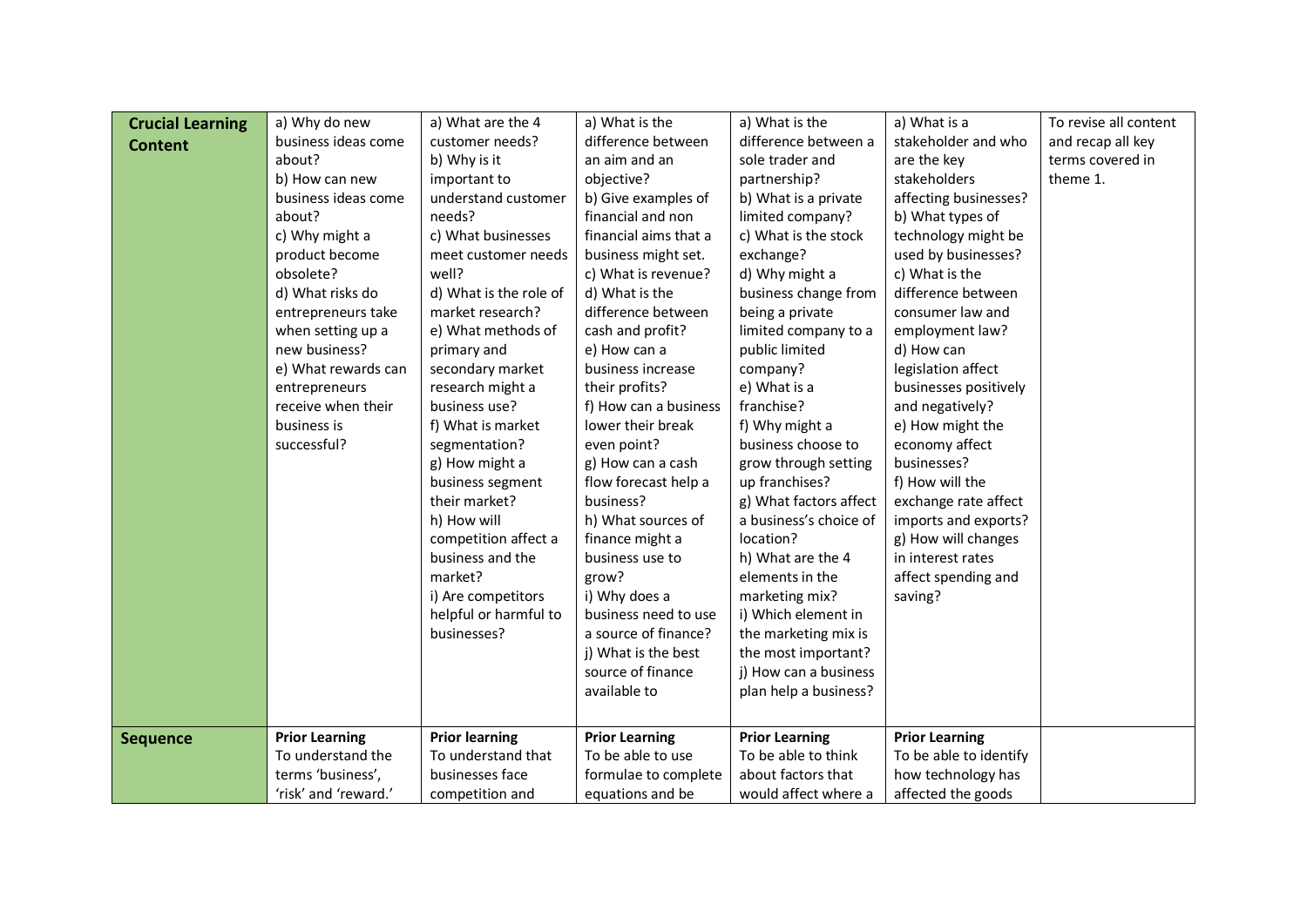|                        | To understand and<br>have experience with<br>buying goods and<br>services.                                                                             | more competition in<br>a market leads to<br>better goods and<br>services, and lower<br>prices.                                                                                                                                      | able to confidently<br>add, subtract,<br>multiply and divide to<br>reach answers.                                                                                         | business decides to<br>locate, such as a fish<br>and chip shop would<br>be better suited to<br>the seaside then in<br>the middle of a city<br>centre, and a<br>supermarket would<br>be better situated in<br>a local town then on                | and services that<br>customers have<br>available to them,<br>and to understand<br>what the economy is<br>in terms of how it<br>affects confidence in<br>the economy.                       |                                                                                    |
|------------------------|--------------------------------------------------------------------------------------------------------------------------------------------------------|-------------------------------------------------------------------------------------------------------------------------------------------------------------------------------------------------------------------------------------|---------------------------------------------------------------------------------------------------------------------------------------------------------------------------|--------------------------------------------------------------------------------------------------------------------------------------------------------------------------------------------------------------------------------------------------|--------------------------------------------------------------------------------------------------------------------------------------------------------------------------------------------|------------------------------------------------------------------------------------|
|                        | <b>Future Learning</b><br>Students should be<br>able to identify the<br>role of a business in<br>various contexts.                                     | <b>Future Learning</b><br>Students should<br>complete written<br>assessment questions<br>about the impact of<br>competition to a<br>business and the role<br>market research can<br>play in promoting the<br>success of a business. | <b>Future Learning</b><br>Students should be<br>able to analyse and<br>evaluate various<br>sources of finance<br>available to a<br>business depending<br>on their need.   | a remote motorway.<br><b>Future Learning</b><br>Students should be<br>able to analyse and<br>evaluate the choice<br>of location for a<br>particular business<br>and compare forms<br>of ownership suitable<br>for a particular<br>business idea. | <b>Future Learning</b><br>Students should<br>complete written<br>exam answers about<br>the impact external<br>influences will have<br>on a business, both<br>positively and<br>negatively. |                                                                                    |
| <b>Skills Acquired</b> | Analysis and<br>evaluation in context                                                                                                                  | Analysis and<br>evaluation in context<br>Development of<br>investigative skills via<br>case studies and<br>actual primary and<br>secondary research.                                                                                | Analysis and<br>evaluation in context.<br>Numeracy skills                                                                                                                 | Analysis and<br>evaluation in context                                                                                                                                                                                                            | Analysis and<br>evaluation in context.<br>Examination<br>technique                                                                                                                         |                                                                                    |
| <b>End Point</b>       | To develop both a<br>theoretical and<br>practical<br>understanding of<br>enterprise and<br>entrepreneurship.<br>To recognise the<br>degree of risk and | To be able to analyse<br>markets in terms of<br>classifying consumer<br>characteristics, how<br>consumers can be<br>reached and<br>targeted, and what<br>strategies can be                                                          | To be able to analyse<br>business aims and<br>objectives, and how<br>they change over<br>time and with<br>business context.<br>To understand and<br>be able to calculate: | To understand<br>concept of limited<br>liability and how this<br>underpins the spread<br>and reduction of risk<br>for business owners.<br>To develop an<br>understanding of                                                                      | To learn and<br>understand that<br>businesses operate in<br>markets with several<br>external factors<br>which affect their<br>operation, and forces<br>them to develop                     | To consolidate<br>learning in context<br>and practice<br>examination<br>technique. |